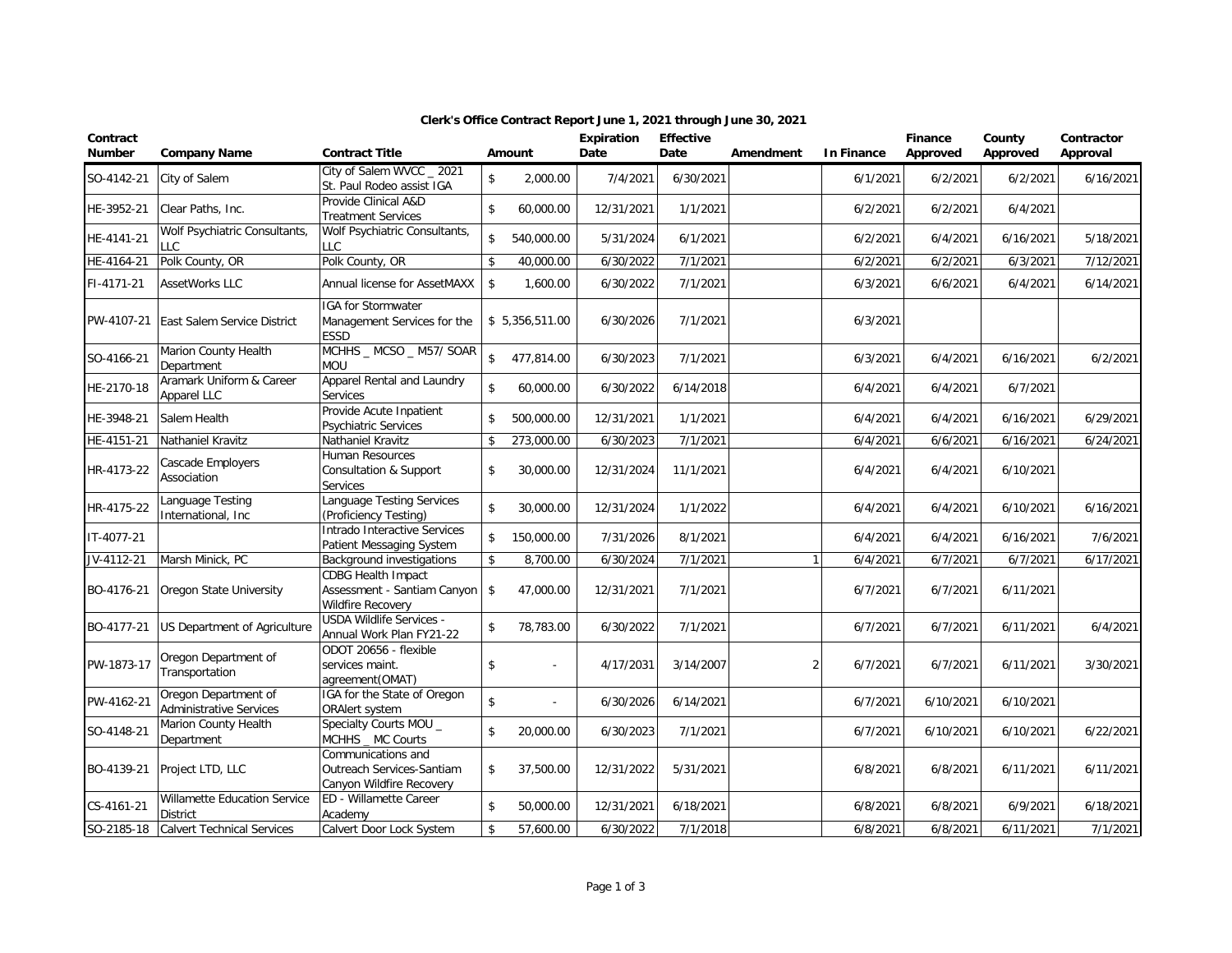| SO-4024-21 | City of Detroit                                           | City of Detroit _ OT Patrol<br><b>Services</b>                             | $\mathbf{\hat{S}}$ | 10,000.00  | 6/30/2022 | 7/1/2021  | 6/8/2021  | 6/10/2021 | 6/10/2021 | 6/14/2021 |
|------------|-----------------------------------------------------------|----------------------------------------------------------------------------|--------------------|------------|-----------|-----------|-----------|-----------|-----------|-----------|
| SO-4157-21 | Liberty House                                             | Liberty House                                                              | \$                 | 185,724.00 | 6/30/2023 | 7/1/2021  | 6/8/2021  | 6/12/2021 | 6/23/2021 | 6/30/2021 |
| JV-4113-21 | Steven B. Sales                                           | Background investigations                                                  | \$                 | 20,300.00  | 6/30/2024 | 7/1/2021  | 6/10/2021 | 6/14/2021 | 6/14/2021 |           |
| JV-4149-21 | Republic Services, Inc.                                   | Agreement with Republic<br>Services for Work Crews                         | $\mathbf{\hat{S}}$ | 14,000.00  | 3/31/2022 | 7/1/2021  | 6/10/2021 | 6/14/2021 | 6/14/2021 |           |
| JV-4155-21 | City of Turner                                            | Juvenile Work Crews                                                        | $\mathbf{\hat{S}}$ | 12,000.00  | 6/30/2024 | 7/1/2021  | 6/10/2021 | 6/14/2021 | 6/14/2021 | 6/17/2021 |
| JV-4180-21 | Passport to Languages, Inc.                               | Interpretations/Translations<br>Services                                   | \$                 | 5,000.00   | 6/30/2024 | 7/1/2021  | 6/10/2021 |           |           |           |
| BS-4094-21 | Garland DBS Inc                                           | Courthouse Exterior Marble<br>Cleaning                                     | \$                 | 205,861.00 | 6/1/2022  | 6/1/2021  | 6/11/2021 | 6/14/2021 | 6/24/2021 | 7/6/2021  |
| BS-4125-21 | <b>Covenant Systems LLC</b>                               | CS#890-21 Fire Alarm<br>Testing, Service, Repairs and<br>Monitoring        | \$                 | 65,600.00  | 6/30/2023 | 7/1/2021  | 6/11/2021 | 6/14/2021 | 6/16/2021 | 6/20/2021 |
|            | CRC-4178-21 Hollywood Lights, Inc.                        | Capital Community Media<br>Stage Lighting Infrastructure                   | \$                 | 100,420.15 | 1/14/2022 | 6/15/2021 | 6/11/2021 | 6/11/2021 | 6/18/2021 | 6/25/2021 |
| HE-4135-21 | City of Salem                                             | Mobile Crisis Services                                                     | $\mathbf{\hat{S}}$ | 598,982.00 | 6/30/2023 | 7/1/2021  | 6/11/2021 | 6/14/2021 | 6/23/2021 | 7/23/2021 |
| HE-4136-21 | City of Woodburn                                          | Provide Mobile Crisis Services                                             | \$                 | 300,000.00 | 6/30/2023 | 7/1/2021  | 6/11/2021 | 6/14/2021 | 6/23/2021 | 7/27/2021 |
| HE-4182-21 | Marion County District<br>Attorney                        | Provide FTE for Jail Diversion                                             | \$                 | 83,409.00  | 6/30/2022 | 7/1/2021  | 6/11/2021 | 6/11/2021 | 6/15/2021 | 6/10/2021 |
| SO-3991-21 | The Pathfinder Network dba<br>Pathfinders of Oregon       | The Pathfinder Network                                                     | \$                 | 306,421.00 | 6/30/2022 | 7/1/2021  | 6/11/2021 | 6/17/2021 | 6/23/2021 | 6/29/2021 |
| SO-4033-21 | Bridgeway Recovery Services,<br>Inc.                      | Bridgeway _ FSAP                                                           | \$                 | 242,448.00 | 6/30/2023 | 7/1/2021  | 6/11/2021 | 6/14/2021 | 6/23/2021 | 6/30/2021 |
| SO-4034-21 | Bridgeway Recovery Services,<br>Inc.                      | Bridgeway _ Treatment                                                      | \$                 | 284,960.00 | 6/30/2023 | 7/1/2021  | 6/11/2021 | 6/14/2021 | 6/23/2021 | 6/30/2021 |
| SO-4035-21 | <b>Bridgeway Recovery Services,</b><br>Inc.               | Bridgeway _ SB416                                                          | \$                 | 357,962.00 | 6/30/2023 | 7/1/2021  | 6/11/2021 | 6/14/2021 | 6/23/2021 | 6/30/2021 |
| SO-4117-21 | Daryl S. Garrettson                                       | Garrettson _ Attorney<br>Retainer for LE non-<br>represented               | \$                 | 7,200.00   | 6/30/2023 | 7/1/2021  | 6/11/2021 | 6/14/2021 | 8/30/2021 |           |
| SO-4140-21 | St. Paul Rodeo Association                                | St. Paul Rodeo Assoc. _ Patrol<br>Services 2021                            | $\hat{\mathbf{S}}$ | 50,000.00  | 7/4/2021  | 6/30/2021 | 6/11/2021 | 6/14/2021 | 6/15/2021 | 6/21/2021 |
| SO-4158-21 | Center for Hope & Safety                                  | Center for Hope and Safety _<br><b>Victim Services</b>                     | $\mathbb{S}$       | 255,211.78 | 6/30/2023 | 7/1/2021  | 6/11/2021 | 6/14/2021 | 6/23/2021 | 7/29/2021 |
| SO-4159-21 | Mid Willamette Valley<br>Community Action Agency,<br>Inc. | MWVCAA DeMuniz Resource<br>Center                                          | $\mathbb{S}$       | 200,000.00 | 6/30/2023 | 7/1/2021  | 6/11/2021 | 6/14/2021 | 6/23/2021 | 6/29/2021 |
| SO-4160-21 | Chemeketa Community<br>College                            | Chemeketa Community<br>College SOAR program                                | \$                 | 383,280.00 | 6/30/2023 | 7/1/2021  | 6/11/2021 | 6/14/2021 | 6/23/2021 | 6/29/2021 |
| SO-4167-21 | City of Keizer                                            | City of Keizer _ Work Crew<br><b>IGA</b>                                   | $\mathbf{\hat{S}}$ | 50,000.00  | 6/30/2023 | 7/1/2021  | 6/11/2021 | 6/15/2021 | 6/16/2021 | 6/30/2021 |
| HE-4137-21 | Marion County Sheriff's Office                            | Provide Mobile Crisis Services                                             | -\$                | 300,000.00 | 6/30/2023 | 7/1/2021  | 6/14/2021 | 6/14/2021 | 6/23/2021 |           |
| PW-3924-21 | City of Salem                                             | BEACHIE CREEK FIRE - IGA<br>for reimbursement of City of<br>Salem expenses | \$                 | 14,766.52  | 6/30/2021 | 8/20/2020 | 6/14/2021 | 6/14/2021 | 6/16/2021 |           |
|            |                                                           |                                                                            |                    |            |           |           |           |           |           |           |